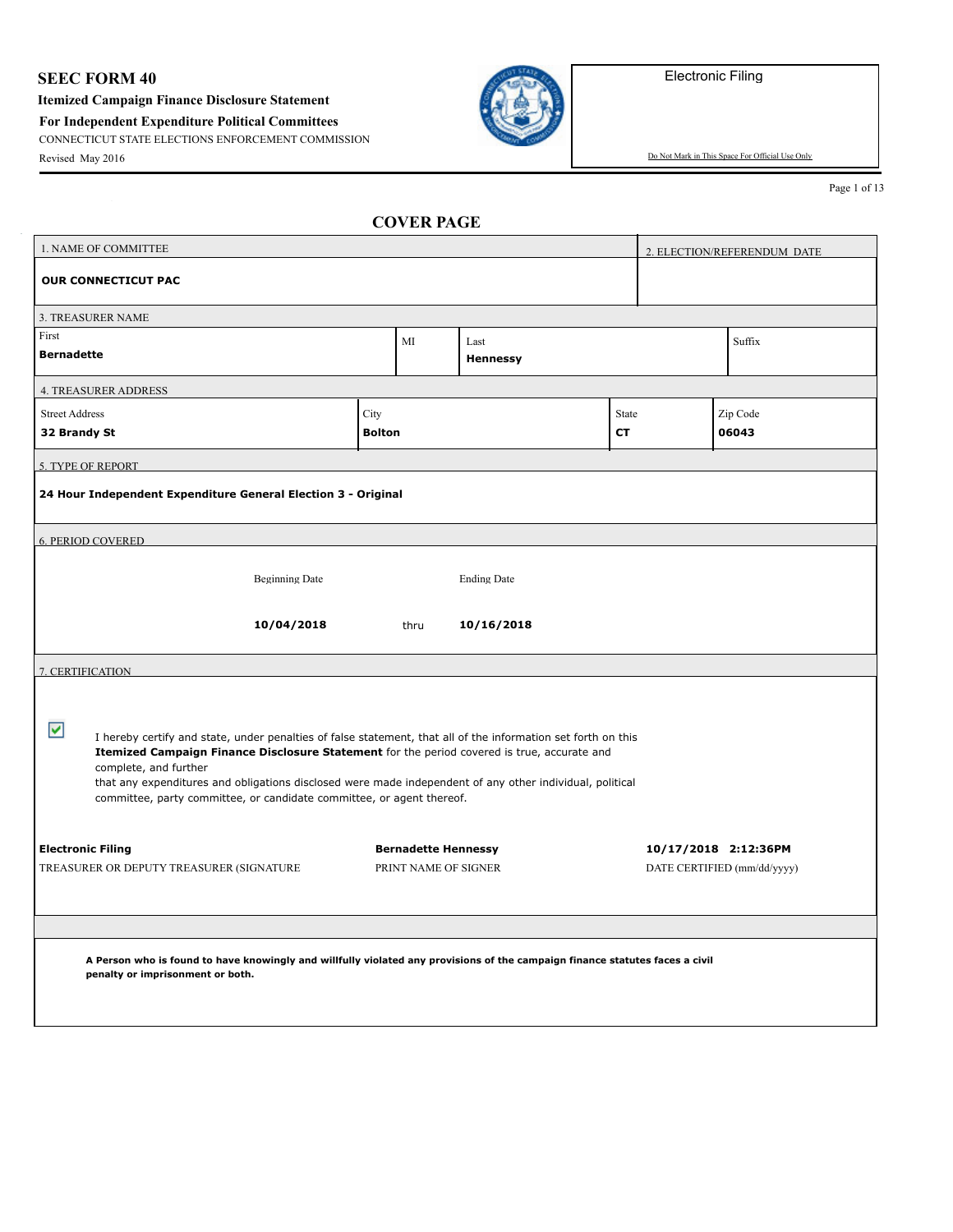### **SEEC FORM 40**

Itemized Campaign Finance Disclosure Statement CONNECTICUT STATE ELECTIONS ENFORCEMENT COMMISSION Revised May 2016 For Independent Expenditure Political Committees

| NAME OF COMMITTEE (As reported on Page 1, Line 1)                                                                                                          | <b>TYPE OF REPORT</b>                                            |                              |
|------------------------------------------------------------------------------------------------------------------------------------------------------------|------------------------------------------------------------------|------------------------------|
| <b>OUR CONNECTICUT PAC</b>                                                                                                                                 | 24 Hour Independent Expenditure General Election 3 -<br>Original |                              |
|                                                                                                                                                            | <b>COLUMNA</b><br>This Period                                    | <b>COLUMN B</b><br>Aggregate |
| 8. Balance on hand January 1 of current year for Ongoing and Party Committees OR<br>Balance on hand from day Committee was formed for all other Committees |                                                                  | \$0.00                       |
| 9. Balance on hand at the beginning of Reporting Period                                                                                                    | \$53,051.75                                                      |                              |
| 10. Monetary Receipts (Section A and B)                                                                                                                    | \$0.00                                                           | \$125,000.00                 |
| 11. Loans (Section C)                                                                                                                                      | \$0.00                                                           | \$0.00                       |
| 12. Total Monetary Receipts (add totals for lines 10 through 11)                                                                                           | \$0.00                                                           | \$125,000.00                 |
| 13. Subtotals (add totals in Line $9 + 12$ in Column A and in Line $8 + 12$ in Column B)                                                                   | \$53,051.75                                                      | \$125,000.00                 |
| 14. Expenses Paid by Committee (Section G)                                                                                                                 | \$43,463.02                                                      | \$115,411.27                 |
| 15. Balance on hand at close of Reporting Period (Subtract line 14 from line 13 in both colum                                                              | \$9,588.73                                                       | \$9,588.73                   |
| 16. In-Kind Contributions Received (Section D)                                                                                                             | \$0.00                                                           | \$0.00                       |
| 17. Refundable Deposit to Telephone Company (Section E)                                                                                                    | \$0.00                                                           | \$0.00                       |
| 18. Beginning Loan Balance                                                                                                                                 | \$0.00                                                           |                              |
| 18a. + Loans Received (Section C)                                                                                                                          | \$0.00                                                           | \$0.00                       |
| 18b. + Interest and Penalties on Loan                                                                                                                      | \$0.00                                                           | \$0.00                       |
| 18c. - Payments on Loan                                                                                                                                    | \$0.00                                                           | \$0.00                       |
| 18d. Total Outstanding Loan Amount                                                                                                                         | \$0.00                                                           |                              |
| 19. Expenses Incurred on Committee Credit Card (Section H)                                                                                                 | \$0.00                                                           | \$0.00                       |
| 20. Expenses Incurred by Committee During this Period but Not Paid (Section I)                                                                             | \$0.00                                                           |                              |
| 20a. Total Outstanding Expenses Incurred by Committee still Unpaid (Section I)                                                                             | \$0.00                                                           |                              |

### **SUMMARY PAGE TOTALS**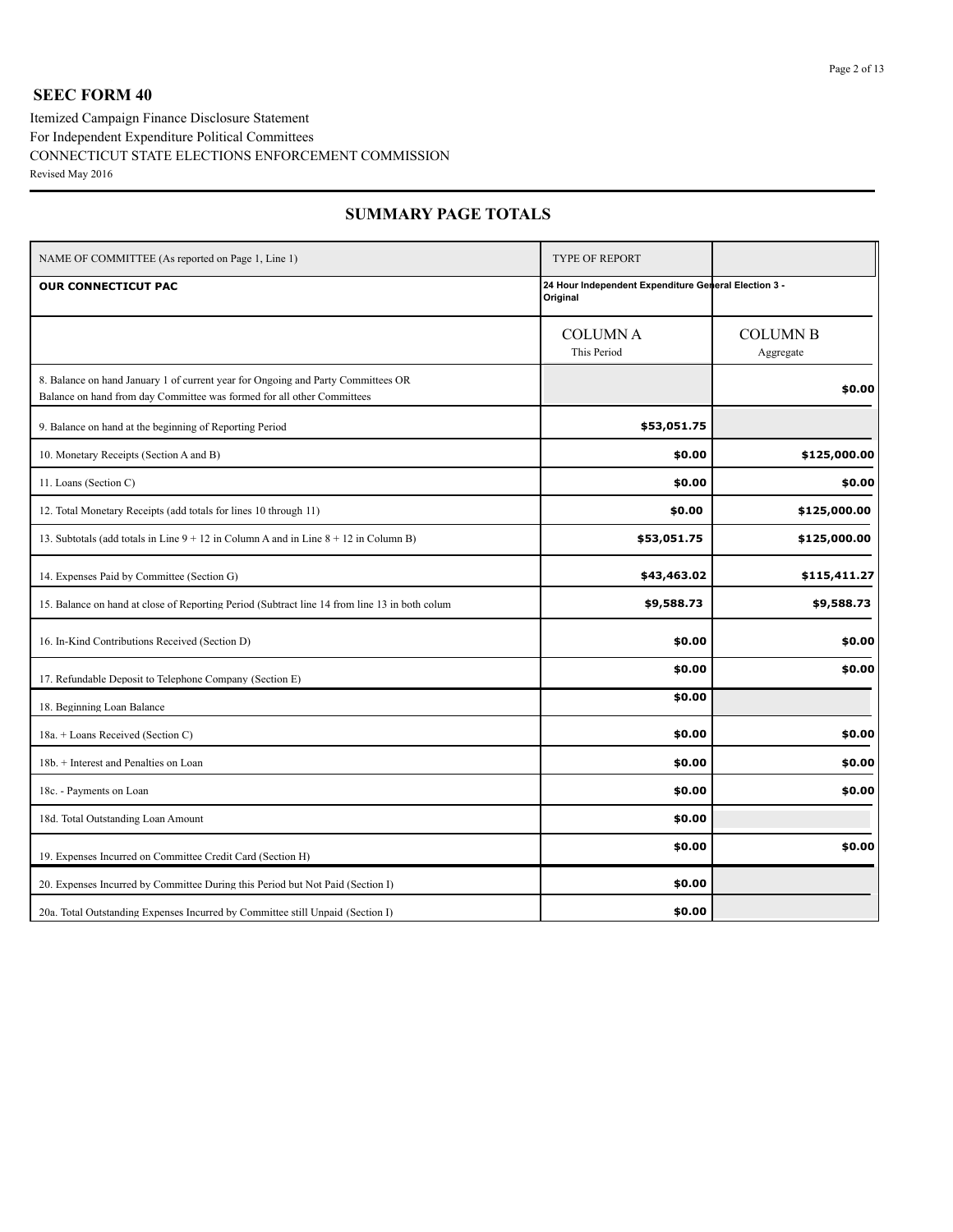| I. RECEIPTS (Section A-E)                         |                       |  |  |  |  |
|---------------------------------------------------|-----------------------|--|--|--|--|
| NAME OF COMMITTEE (As reported on Page 1, Line 1) | <b>TYPE OF REPORT</b> |  |  |  |  |
|                                                   |                       |  |  |  |  |
|                                                   |                       |  |  |  |  |

| $\Delta$ A. Total Contributions from Small Individual Contributors-Received this Period ONLY   |  |
|------------------------------------------------------------------------------------------------|--|
| <b>Subtotal Section A</b><br>(See instructions for definition of Small Individual Contributor) |  |
| <b>B. Itemized Monetary Receipts</b>                                                           |  |

| Name                                                                    |                                                                     |                                                                                                                                                                                                                                |       |                                  |                                       |                                      |                           |                           |                                                                           |
|-------------------------------------------------------------------------|---------------------------------------------------------------------|--------------------------------------------------------------------------------------------------------------------------------------------------------------------------------------------------------------------------------|-------|----------------------------------|---------------------------------------|--------------------------------------|---------------------------|---------------------------|---------------------------------------------------------------------------|
| <b>Street Address</b>                                                   |                                                                     |                                                                                                                                                                                                                                |       | City                             |                                       | State                                | Zip Code                  |                           |                                                                           |
| Principal Occupation (if applicable)                                    |                                                                     |                                                                                                                                                                                                                                |       | Name of Employer (if applicable) |                                       |                                      |                           |                           |                                                                           |
| Source Type:<br>Bank                                                    | Individual/Sole Proprietorship<br><b>Affiliated Business Entity</b> | Committee<br>Affiliated Organization                                                                                                                                                                                           | Other | Type of Receipt:                 | <b>Bank Interest</b><br>Miscellaneous | Contribution<br>Surplus Distribution |                           |                           | Reimbursement for Shared Expense<br>Contribution from Affiliated Treasury |
| Is this receipt associated with an<br>event reported in Section F?      | Yes                                                                 | Method of Receipt                                                                                                                                                                                                              | Cash  | Check                            |                                       | <b>EFT</b>                           |                           | <b>Aggregate Receipts</b> |                                                                           |
| If yes, list Event #                                                    | N <sub>0</sub>                                                      | Credit/Debit Card                                                                                                                                                                                                              |       | Payroll Deduction                |                                       | Money Order                          |                           |                           |                                                                           |
| Is contributor a lobbyist, spouse,<br>or dependent child of a lobbyist? | Yes<br>No                                                           | Is contributor a state contractor, prospective state contractor or principal thereof?<br>Yes<br>N <sub>0</sub><br>If yes, indicate which branch or branches of<br>Legislative<br>Executive<br>government the contract is with: |       |                                  |                                       |                                      | <b>Amount Received</b>    |                           |                                                                           |
| Description (if applicable)                                             |                                                                     |                                                                                                                                                                                                                                |       |                                  |                                       | Date Received                        |                           |                           |                                                                           |
|                                                                         |                                                                     |                                                                                                                                                                                                                                |       |                                  |                                       |                                      | <b>Total of Section B</b> |                           |                                                                           |
|                                                                         |                                                                     | <b>TOTAL OF ALL RECEIPTS</b>                                                                                                                                                                                                   |       | (Sections $A & B$ )              |                                       | (Total on Line 10 of Summary Page)   |                           |                           |                                                                           |

| I. RECEIPTS (Section A-E)                         |                                       |           |                           |                                                                |  |  |  |
|---------------------------------------------------|---------------------------------------|-----------|---------------------------|----------------------------------------------------------------|--|--|--|
| NAME OF COMMITTEE (As reported on Page 1, Line 1) |                                       |           | <b>TYPE OF REPORT</b>     |                                                                |  |  |  |
| OUR CONNECTICUT PAC                               |                                       | Original  |                           | 24 Hour Independent Expenditure General Election 3 -           |  |  |  |
| C. Loans Received this Period                     |                                       |           |                           |                                                                |  |  |  |
| Name of Lender                                    | Source of Loan:<br>Bank<br>Individual | Committee | Other                     | Date of Receipt                                                |  |  |  |
| <b>Street Address</b>                             | City                                  | State     | Zip Code                  | Is there a cosigner or<br>Guarantor of this loan?<br>Yes<br>No |  |  |  |
| Name of Cosigner/Guarantor (if applicable)        |                                       |           |                           | <b>Amount Received</b>                                         |  |  |  |
| <b>Street Address</b>                             | City                                  | State     | Zip Code                  |                                                                |  |  |  |
|                                                   |                                       |           | <b>Total of Section C</b> |                                                                |  |  |  |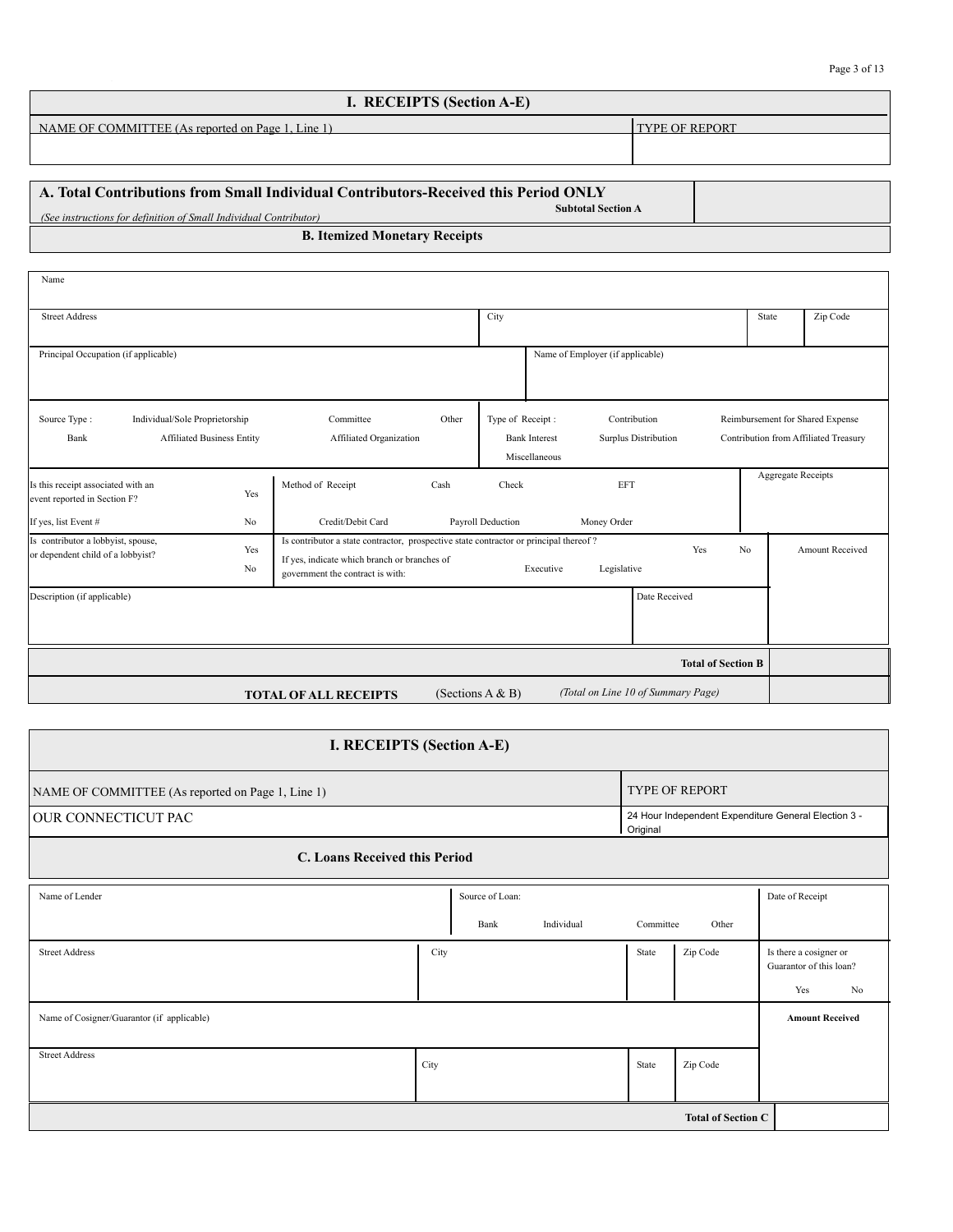| Page 4 of 13 |  |  |
|--------------|--|--|
|              |  |  |

|                                                                                                        |                                                                                  | I. RECEIPTS (Sections A-E)                                                                                        |  |                           |                       |                                           |  |
|--------------------------------------------------------------------------------------------------------|----------------------------------------------------------------------------------|-------------------------------------------------------------------------------------------------------------------|--|---------------------------|-----------------------|-------------------------------------------|--|
| NAME OF COMMITTEE (As reported on Page 1, Line 1)                                                      |                                                                                  |                                                                                                                   |  |                           | <b>TYPE OF REPORT</b> |                                           |  |
| <b>OUR CONNECTICUT PAC</b><br>Election 3 - Original                                                    |                                                                                  |                                                                                                                   |  |                           |                       | 24 Hour Independent Expenditure General   |  |
|                                                                                                        | <b>D. In-Kind Contributions</b>                                                  |                                                                                                                   |  |                           |                       |                                           |  |
| Name                                                                                                   |                                                                                  |                                                                                                                   |  |                           |                       |                                           |  |
| City<br><b>Street Address</b>                                                                          |                                                                                  |                                                                                                                   |  |                           |                       | Zip Code                                  |  |
| Type of Contributor:<br>Individual / Sole Proprietorship<br><b>Affiliated Business Entity</b><br>Other | Committee<br>Affiliated Organization                                             | Date Received                                                                                                     |  | <b>Aggregate Receipts</b> |                       |                                           |  |
| Is Contributor a lobbyist, spouse, or<br>Yes<br>dependent child of a lobbyist?<br>No                   | If yes, indicate which branch or branches of<br>government the contract is with: | Is contributor a state contractor, prospective state contractor or principal thereof?<br>Legislative<br>Executive |  |                           |                       | Fair Market Value of this<br>Contribution |  |
| Is this contribution associated with an<br>event reported in Section F?<br>If yes, list Event#         | Yes<br>Description of In-Kind Contribution<br>No                                 |                                                                                                                   |  |                           |                       |                                           |  |
|                                                                                                        |                                                                                  |                                                                                                                   |  |                           |                       |                                           |  |

**Total of Section D** 

| I. Receipts (Sections A - E                  |               |            |       |          |  |                                         |  |  |
|----------------------------------------------|---------------|------------|-------|----------|--|-----------------------------------------|--|--|
| <b>TYPE OF REPORT</b><br>NAME OF COMMITTEE   |               |            |       |          |  |                                         |  |  |
| OUR CONNECTICUT PAC<br>Election 3 - Original |               |            |       |          |  | 24 Hour Independent Expenditure General |  |  |
| E. Refundable Deposit to Telephone Company   |               |            |       |          |  |                                         |  |  |
| Last Name of Individual                      |               | First Name |       | MI       |  | Date Deposit Made                       |  |  |
| <b>Residential Street Address</b>            | City          |            | State | Zip Code |  | Amount of<br>Deposit                    |  |  |
| Name of Telephone company                    |               |            |       |          |  |                                         |  |  |
| <b>Street Address</b>                        | State<br>City |            |       | Zip Code |  |                                         |  |  |
|                                              |               |            |       |          |  |                                         |  |  |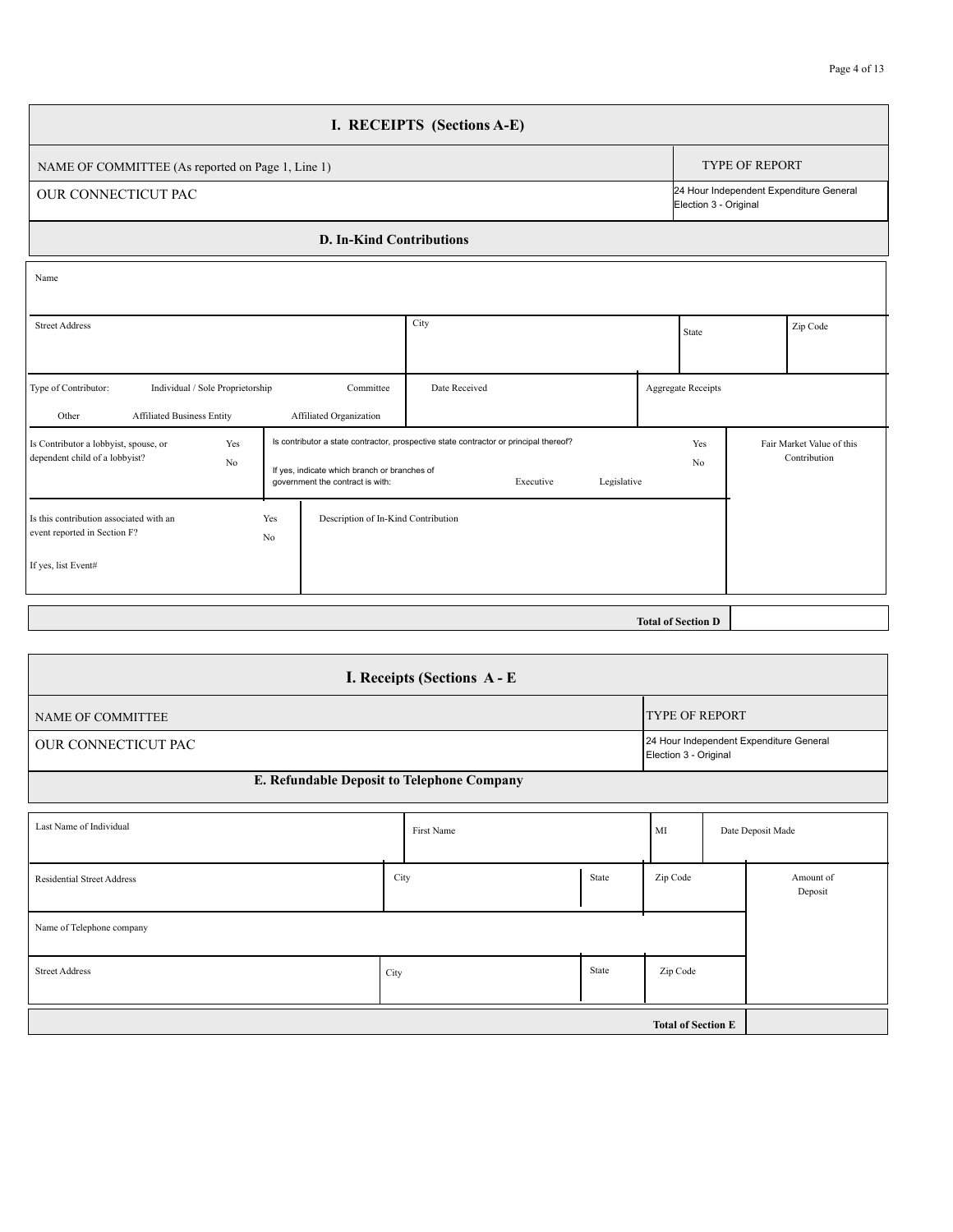| <b>II. EVENT ACTIVITY (Sections F)</b>            |                             |      |  |       |                                                                  |  |  |  |
|---------------------------------------------------|-----------------------------|------|--|-------|------------------------------------------------------------------|--|--|--|
| NAME OF COMMITTEE (As reported on Page 1, Line 1) |                             |      |  |       | <b>TYPE OF REPORT</b>                                            |  |  |  |
| OUR CONNECTICUT PAC                               |                             |      |  |       | 24 Hour Independent Expenditure General<br>Election 3 - Original |  |  |  |
|                                                   | <b>F. Event Information</b> |      |  |       |                                                                  |  |  |  |
| Event#<br>Letter<br>Date of Event                 | Description                 |      |  | Yes   | Was this a fundraising event?<br>No                              |  |  |  |
| <b>Location: Street Address</b>                   |                             | City |  | State | Zip Code                                                         |  |  |  |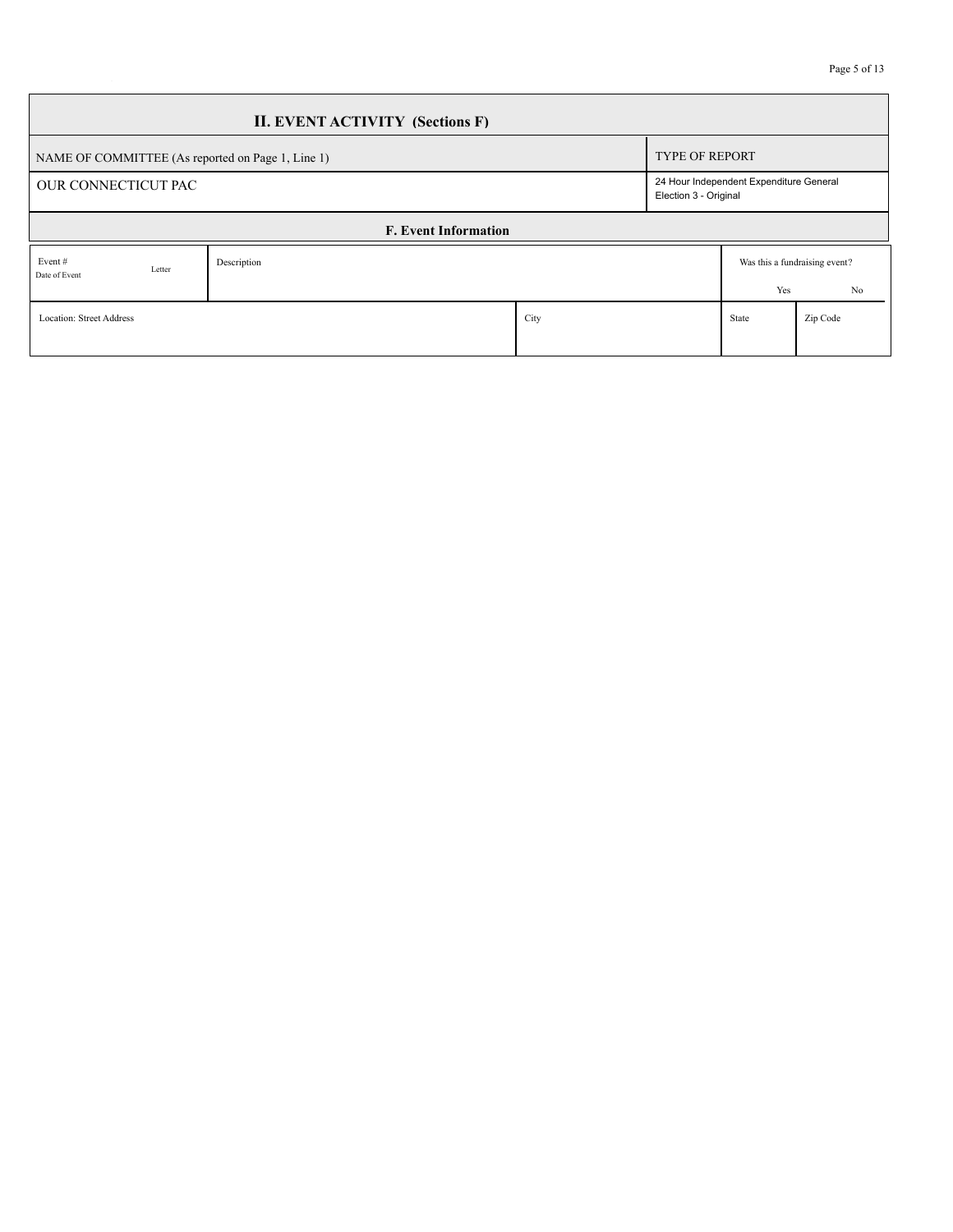|                                                                                                                                                                                                                                                                                                         |                                                                               | <b>III. EXPENDITURES</b> (Sections G - J)                                                         |                 |                                           |                               |                                                                                                    |                                                             |                       |  |
|---------------------------------------------------------------------------------------------------------------------------------------------------------------------------------------------------------------------------------------------------------------------------------------------------------|-------------------------------------------------------------------------------|---------------------------------------------------------------------------------------------------|-----------------|-------------------------------------------|-------------------------------|----------------------------------------------------------------------------------------------------|-------------------------------------------------------------|-----------------------|--|
| NAME OF COMMITTEE (As reported on Page 1, Line 1)                                                                                                                                                                                                                                                       |                                                                               |                                                                                                   |                 |                                           |                               |                                                                                                    | <b>TYPE OF REPORT</b>                                       |                       |  |
| OUR CONNECTICUT PAC                                                                                                                                                                                                                                                                                     |                                                                               |                                                                                                   |                 |                                           |                               |                                                                                                    | 24 Hour Independent Expenditure General Election 3 - Origin |                       |  |
|                                                                                                                                                                                                                                                                                                         |                                                                               | G. Expenses Paid By Committee                                                                     |                 |                                           |                               |                                                                                                    |                                                             |                       |  |
| Name of Payee<br><b>Bank of America</b>                                                                                                                                                                                                                                                                 |                                                                               |                                                                                                   |                 |                                           | Date of Payment<br>10/15/2018 |                                                                                                    | Method of Payment<br>Check #<br>Debit Card                  | $\mathbf x$<br>EFT    |  |
| <b>Street Address</b><br>4 N Main St                                                                                                                                                                                                                                                                    |                                                                               |                                                                                                   |                 | West Hartford                             |                               |                                                                                                    | State<br>CT                                                 | Zip Code<br>06107     |  |
| If an Independent Expenditure, is it on behalf of more than one<br>candidate?<br>Complete Section G. Addendum)<br>Bank Fee<br>If yes, complete Section<br>G. Addendum<br>Yes<br>No                                                                                                                      |                                                                               |                                                                                                   |                 |                                           |                               | Description (only complete if Independent Expenditure has ONE Expenditure Code - if more than one, |                                                             | Event#                |  |
| Name of Candidate (only complete if Independent Expenditure is on behalf of ONE candidate - if more than one, Complete Section G.Addendum)                                                                                                                                                              |                                                                               |                                                                                                   |                 |                                           |                               |                                                                                                    | Office Sought                                               | Supported<br>Opposed  |  |
| Does Expenditure have more than one<br>expenditure code? IF yes, complete<br>Section G. Addendum<br>X<br>Yes<br>No                                                                                                                                                                                      | Code)<br><b>BNK</b>                                                           | Purpose of Expenditure (by code) (only complete<br>if Independent Expenditure has ONE Expenditure |                 | <b>Expenditure Number</b><br>Section<br>G | Number                        | Yes                                                                                                | Associated with Referendum?<br>$\overline{X}$ No            | Amount<br>\$38.06     |  |
| Is this expenditure payment for an expense<br>previously reported as an expense incurred<br>in Section I<br>$X$ No<br>Yes                                                                                                                                                                               | If yes, what is the expenditure number<br>of the expense previously incurred? |                                                                                                   | Section<br>1    | <b>Expenditure Number</b><br>Number       |                               | Final or Full Payment<br>Partial with Balance Owing                                                |                                                             |                       |  |
| Name of Payee<br>VR Research, Inc.                                                                                                                                                                                                                                                                      |                                                                               |                                                                                                   |                 |                                           | Date of Payment<br>10/16/2018 |                                                                                                    | Method of Payment<br>Check #<br>Debit Card                  | $\mathbf x$<br>EFT    |  |
| <b>Street Address</b><br>PO Box 72451                                                                                                                                                                                                                                                                   |                                                                               |                                                                                                   | City<br>Oakland |                                           |                               |                                                                                                    | State<br>CA                                                 | Zip Code<br>94612     |  |
| If an Independent Expenditure, is it on behalf of more than one<br>Description (only complete if Independent Expenditure has ONE Expenditure Code - if more than one,<br>candidate?<br>Complete Section G. Addendum)<br>If yes, complete Section<br>Research<br>G. Addendum<br>$\mathbf X$<br>Yes<br>No |                                                                               |                                                                                                   |                 |                                           |                               |                                                                                                    | Event#                                                      |                       |  |
| Name of Candidate (only complete if Independent Expenditure is on behalf of ONE candidate - if more than one, Complete Section G.Addendum)<br>Robert V Stefanowski Jr                                                                                                                                   |                                                                               |                                                                                                   |                 |                                           |                               |                                                                                                    | Office Sought<br>Governor                                   | Supported<br>Opposed  |  |
| Does Expenditure have more than one<br>expenditure code? IF yes, complete<br>Section G. Addendum<br>X<br>Yes                                                                                                                                                                                            | Code)<br><b>CNSLT</b>                                                         | Purpose of Expenditure (by code) (only complete<br>if Independent Expenditure has ONE Expenditure |                 | <b>Expenditure Number</b><br>Section<br>G | Number                        | Yes                                                                                                | Associated with Referendum?<br>$X \mid N_0$                 | Amount<br>\$11,024.96 |  |
| No<br>Is this expenditure payment for an expense<br>previously reported as an expense incurred<br>in Section I<br>$\overline{X}$ No<br>Yes                                                                                                                                                              | If yes, what is the expenditure number<br>of the expense previously incurred? |                                                                                                   | Section<br>1    | <b>Expenditure Number</b><br>Number       |                               | Final or Full Payment<br>Partial with Balance Owing                                                |                                                             |                       |  |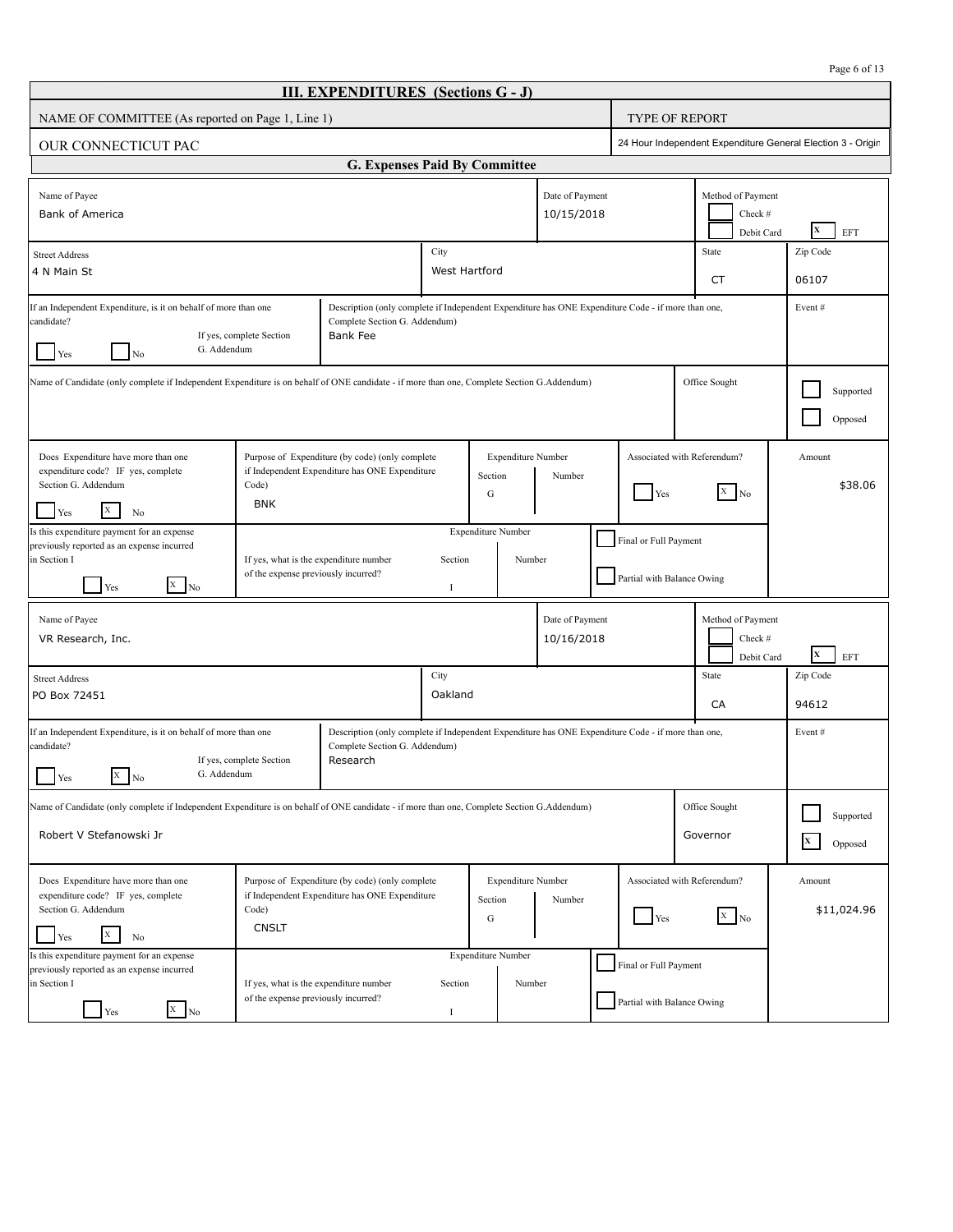| Page 7 of 1 |  |  |  |
|-------------|--|--|--|
|-------------|--|--|--|

| <b>III. EXPENDITURES</b> (Sections G - J)                                                                                                                                                                                                                                                                                                                                                                                                                                        |                                                                               |                                                                                                        |               |                                      |                               |                                                         |                                       |                                            |                                                             |
|----------------------------------------------------------------------------------------------------------------------------------------------------------------------------------------------------------------------------------------------------------------------------------------------------------------------------------------------------------------------------------------------------------------------------------------------------------------------------------|-------------------------------------------------------------------------------|--------------------------------------------------------------------------------------------------------|---------------|--------------------------------------|-------------------------------|---------------------------------------------------------|---------------------------------------|--------------------------------------------|-------------------------------------------------------------|
| NAME OF COMMITTEE (As reported on Page 1, Line 1)                                                                                                                                                                                                                                                                                                                                                                                                                                |                                                                               |                                                                                                        |               |                                      |                               |                                                         | <b>TYPE OF REPORT</b>                 |                                            |                                                             |
| <b>OUR CONNECTICUT PAC</b>                                                                                                                                                                                                                                                                                                                                                                                                                                                       |                                                                               |                                                                                                        |               |                                      |                               |                                                         |                                       |                                            | 24 Hour Independent Expenditure General Election 3 - Origin |
|                                                                                                                                                                                                                                                                                                                                                                                                                                                                                  |                                                                               | G. Expenses Paid By Committee                                                                          |               |                                      |                               |                                                         |                                       |                                            |                                                             |
| Name of Payee<br>Normington Petts & Assoc                                                                                                                                                                                                                                                                                                                                                                                                                                        |                                                                               |                                                                                                        |               |                                      | Date of Payment<br>10/16/2018 |                                                         |                                       | Method of Payment<br>Check #<br>Debit Card | $\mathbf x$<br>EFT                                          |
| <b>Street Address</b>                                                                                                                                                                                                                                                                                                                                                                                                                                                            |                                                                               |                                                                                                        | City          |                                      |                               |                                                         |                                       | State                                      | Zip Code                                                    |
| 1100 H St NW Ste 900                                                                                                                                                                                                                                                                                                                                                                                                                                                             |                                                                               |                                                                                                        | Washington    |                                      |                               |                                                         |                                       | DC                                         | 20005                                                       |
| If an Independent Expenditure, is it on behalf of more than one<br>Description (only complete if Independent Expenditure has ONE Expenditure Code - if more than one,<br>candidate?<br>Complete Section G. Addendum)<br><b>Research Services</b><br>If yes, complete Section<br>G. Addendum<br>$X$ $Yes$<br>$N_0$<br>Name of Candidate (only complete if Independent Expenditure is on behalf of ONE candidate - if more than one, Complete Section G.Addendum)<br>Office Sought |                                                                               |                                                                                                        |               |                                      |                               |                                                         | Event#<br>Supported<br>Opposed        |                                            |                                                             |
| Does Expenditure have more than one<br>expenditure code? IF yes, complete<br>Section G. Addendum<br>X<br>Yes<br>N <sub>0</sub>                                                                                                                                                                                                                                                                                                                                                   | Code)<br><b>CNSLT</b>                                                         | Purpose of Expenditure (by code) (only complete<br>if Independent Expenditure has ONE Expenditure<br>G |               | <b>Expenditure Number</b><br>Section | Number<br>323950<br>Yes       |                                                         | Associated with Referendum?<br>$X$ No |                                            | Amount<br>\$32,400.00                                       |
| Is this expenditure payment for an expense<br>previously reported as an expense incurred<br>in Section I<br>$X$ $Yes$<br>N <sub>0</sub>                                                                                                                                                                                                                                                                                                                                          | If yes, what is the expenditure number<br>of the expense previously incurred? |                                                                                                        | Section<br>-1 | <b>Expenditure Number</b><br>Number  | 314051                        | $X$ Final or Full Payment<br>Partial with Balance Owing |                                       |                                            |                                                             |
|                                                                                                                                                                                                                                                                                                                                                                                                                                                                                  |                                                                               |                                                                                                        |               |                                      |                               | <b>Total of Section G</b>                               |                                       |                                            | \$43,463.02                                                 |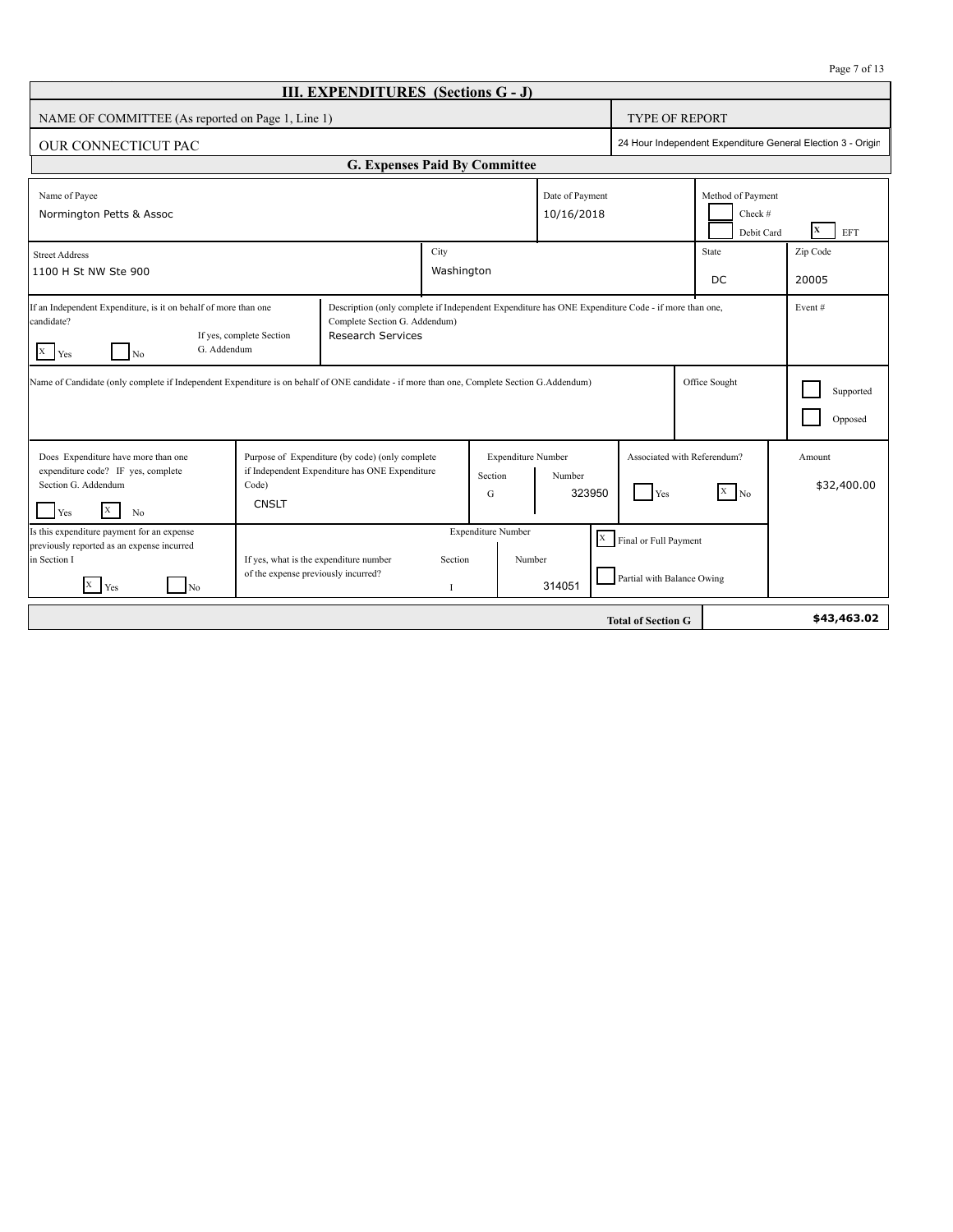| <b>III. EXPENDITURES (Sections G - J)</b>                                                                                                      |                        |  |                                               |                           |        |                      |                                                                                     |                             |                |                                                  |           |
|------------------------------------------------------------------------------------------------------------------------------------------------|------------------------|--|-----------------------------------------------|---------------------------|--------|----------------------|-------------------------------------------------------------------------------------|-----------------------------|----------------|--------------------------------------------------|-----------|
| NAME OF COMMITTEE (As reported on Page 1, Line 1)                                                                                              |                        |  |                                               |                           |        |                      |                                                                                     | <b>TYPE OF REPORT</b>       |                |                                                  |           |
| <b>OUR CONNECTICUT PAC</b>                                                                                                                     |                        |  |                                               |                           |        |                      |                                                                                     | 3 - Original                |                | 24 Hour Independent Expenditure General Election |           |
|                                                                                                                                                |                        |  | H. Expenses Incurred on Committee Credit Card |                           |        |                      |                                                                                     |                             |                |                                                  |           |
| Name of Issuing Institution                                                                                                                    |                        |  |                                               |                           |        | Type of Credit Card: |                                                                                     |                             |                |                                                  |           |
|                                                                                                                                                |                        |  |                                               |                           | Visa   |                      | Master Card                                                                         | Discover                    |                | American Express                                 |           |
|                                                                                                                                                |                        |  |                                               |                           | Other  |                      |                                                                                     |                             |                |                                                  |           |
| Name of Vendor, Person or Entity                                                                                                               |                        |  |                                               |                           |        |                      |                                                                                     |                             |                | Date of Transaction                              |           |
| <b>Street Address</b>                                                                                                                          |                        |  |                                               |                           | City   |                      |                                                                                     |                             |                | State                                            | Zip Code  |
|                                                                                                                                                |                        |  |                                               |                           |        |                      |                                                                                     |                             |                |                                                  |           |
| If an Independent Expenditure, is it on behalf of                                                                                              |                        |  |                                               |                           |        |                      | Description (only complete if Independent Expenditure has ONE Expenditure Code - if |                             |                | Event $#$                                        |           |
| more than one candidate?<br>If yes, complete<br>Yes<br>N <sub>0</sub>                                                                          | Section H. Addendum    |  | more than one, Complete Section H. Addendum   |                           |        |                      |                                                                                     |                             |                |                                                  |           |
| Name of Candidate (only complete if Independent Expenditure is on behalf of ONE candidate -<br>if more than one, Complete Section H. Addendum) |                        |  |                                               |                           |        | Office Sought        |                                                                                     |                             |                |                                                  | Supported |
|                                                                                                                                                |                        |  |                                               |                           |        |                      |                                                                                     |                             |                |                                                  | Opposed   |
| Does Expenditure have more than one<br>expenditure code? IF yes, complete                                                                      | Purpose of Expenditure |  |                                               | <b>Expenditure Number</b> |        |                      |                                                                                     | Associated with Referendum? |                |                                                  | Amount    |
| Section H. Addendum                                                                                                                            | (by code)              |  | Section                                       |                           | Number |                      |                                                                                     |                             |                |                                                  |           |
| Yes<br>No                                                                                                                                      |                        |  | H                                             |                           |        |                      | Yes                                                                                 |                             | N <sub>0</sub> |                                                  |           |
|                                                                                                                                                |                        |  |                                               |                           |        |                      |                                                                                     | <b>Total of Section H</b>   |                |                                                  |           |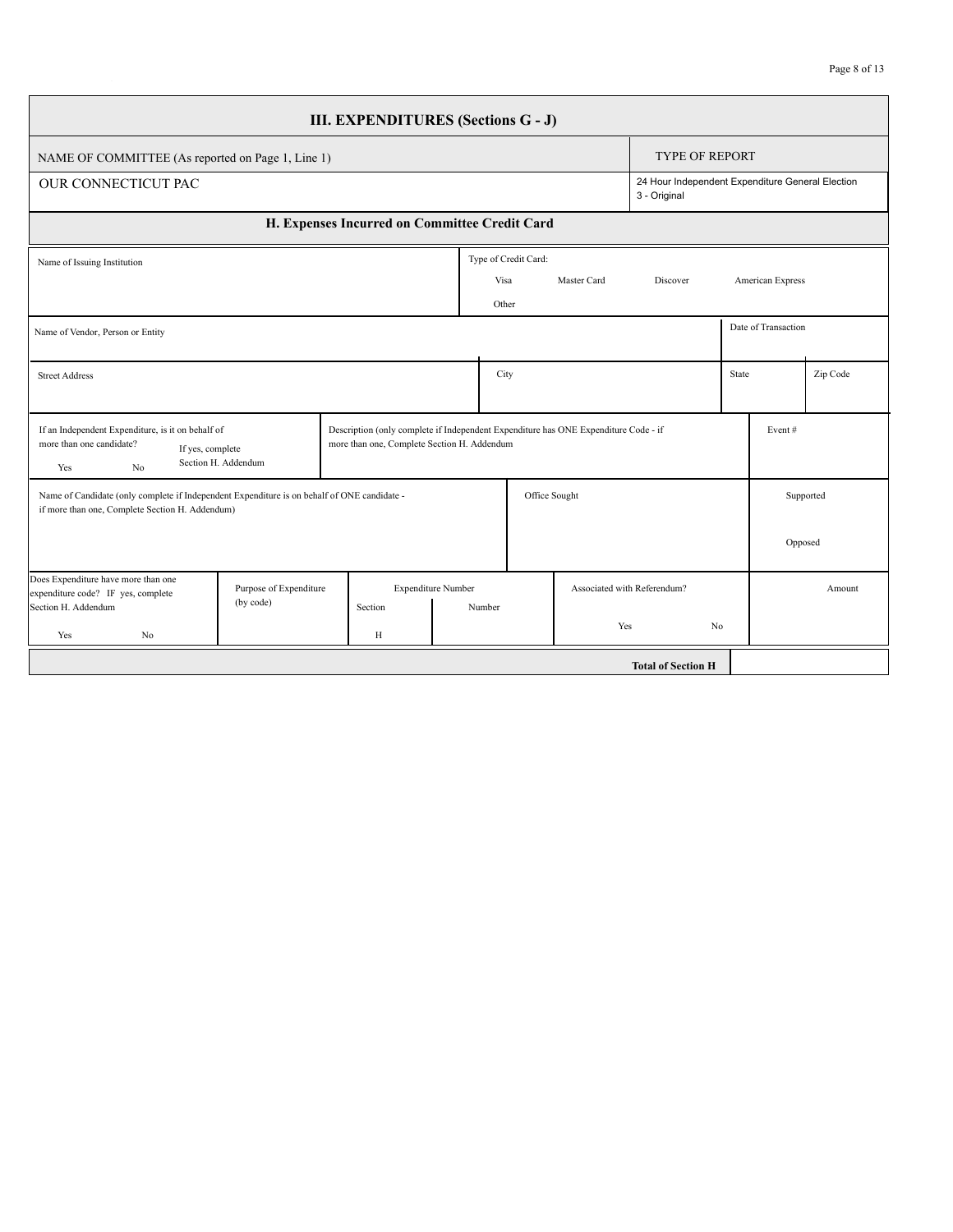| Page 9 of 13 |  |  |  |
|--------------|--|--|--|
|--------------|--|--|--|

| <b>III. EXPENDITURES (Sections G - J)</b>                                                                                                      |                                                                   |               |                    |                           |                             |                                         |           |  |
|------------------------------------------------------------------------------------------------------------------------------------------------|-------------------------------------------------------------------|---------------|--------------------|---------------------------|-----------------------------|-----------------------------------------|-----------|--|
| NAME OF COMMITTEE (As reported on Page 1, Line 1)                                                                                              |                                                                   |               |                    |                           | <b>TYPE OF REPORT</b>       |                                         |           |  |
| <b>OUR CONNECTICUT PAC</b>                                                                                                                     |                                                                   |               |                    |                           | Election 3 - Original       | 24 Hour Independent Expenditure General |           |  |
|                                                                                                                                                | I. Expenses Incurred By Committee but Not Paid During this Period |               |                    |                           |                             |                                         |           |  |
| Name of Creditor                                                                                                                               |                                                                   |               |                    |                           |                             | Date Incurred                           |           |  |
|                                                                                                                                                |                                                                   |               |                    |                           |                             |                                         |           |  |
| <b>Street Address</b>                                                                                                                          |                                                                   | City          |                    |                           |                             | State                                   | Zip Code  |  |
|                                                                                                                                                |                                                                   |               |                    |                           |                             |                                         |           |  |
| If an Independent Expenditure, is it on behalf of more than<br>one candidate?                                                                  |                                                                   | Description   |                    |                           |                             |                                         | Event $#$ |  |
| If yes, complete<br>Yes<br>N <sub>0</sub><br>Section I. Addendum                                                                               |                                                                   |               |                    |                           |                             |                                         |           |  |
| Name of Candidate (only complete if Independent Expenditure is on behalf of ONE candidate - if more than one, Complete<br>Section I. Addendum) |                                                                   |               |                    | Office Sought             |                             |                                         | Supported |  |
|                                                                                                                                                |                                                                   |               |                    |                           |                             |                                         | Opposed   |  |
| Does Expenditure have more than one expenditure<br>code? IF yes, complete Section I. Addendum                                                  | Purpose of Expenditure<br>(by code)                               |               | Expenditure Number |                           | Associated with Referendum? |                                         | Amount    |  |
| Yes<br>No                                                                                                                                      |                                                                   | Section<br>Ι. | Number             |                           | Yes                         | N <sub>0</sub>                          |           |  |
|                                                                                                                                                |                                                                   |               |                    | <b>Total of Section I</b> |                             |                                         |           |  |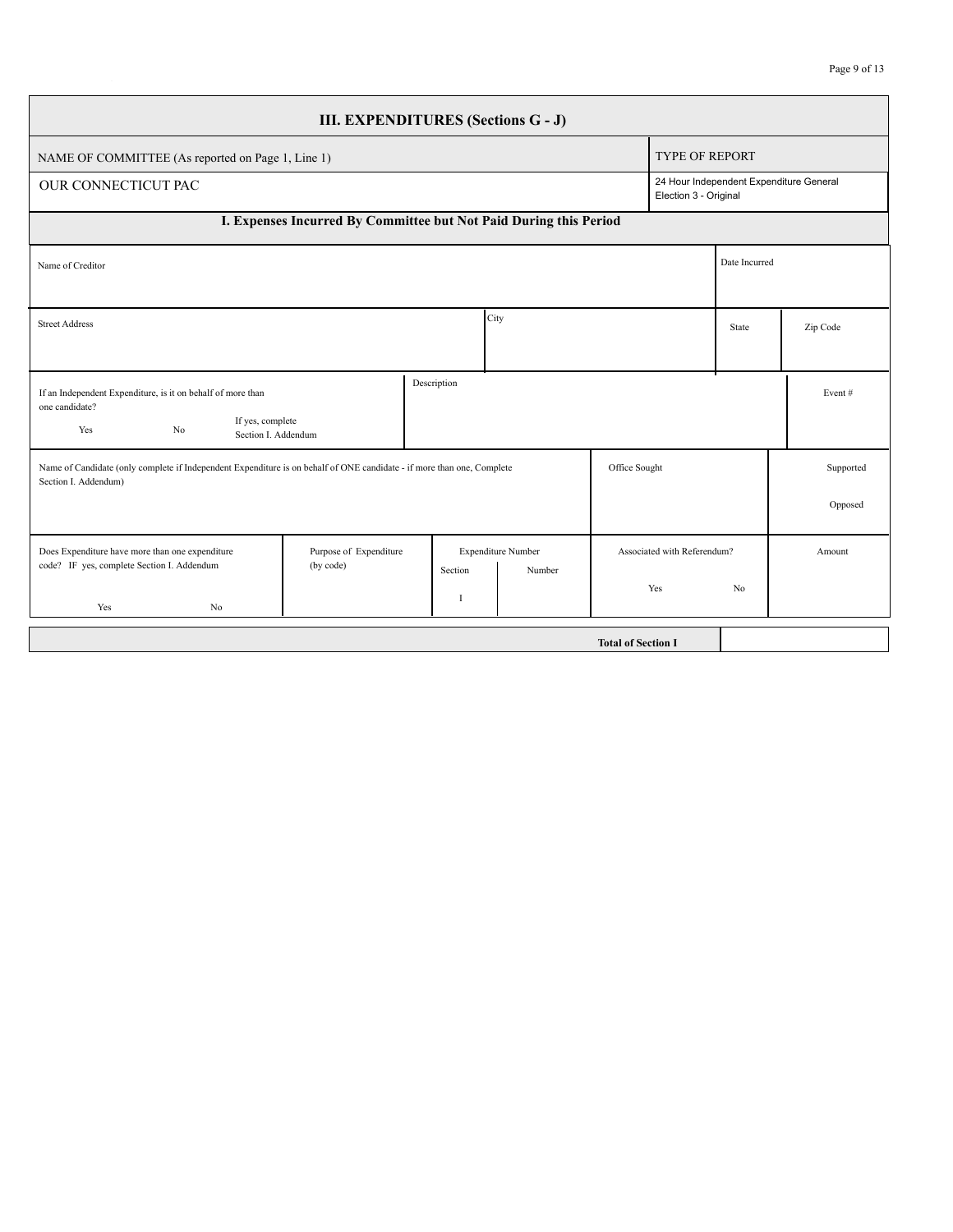| <b>III. EXPENDITURES (Sections G - J)</b>                                                                                                                      |                                                                                                                                      |  |                                                     |      |                                             |                                    |                      |                           |                                                      |          |  |
|----------------------------------------------------------------------------------------------------------------------------------------------------------------|--------------------------------------------------------------------------------------------------------------------------------------|--|-----------------------------------------------------|------|---------------------------------------------|------------------------------------|----------------------|---------------------------|------------------------------------------------------|----------|--|
| NAME OF COMMITTEE (As reported on Page 1, Line 1)                                                                                                              |                                                                                                                                      |  |                                                     |      |                                             |                                    |                      | TYPE OF REPORT            |                                                      |          |  |
| OUR CONNECTICUT PAC                                                                                                                                            |                                                                                                                                      |  |                                                     |      |                                             |                                    | Original             |                           | 24 Hour Independent Expenditure General Election 3 - |          |  |
|                                                                                                                                                                | J. Itemization of Reimbursements and Secondary Payees                                                                                |  |                                                     |      |                                             |                                    |                      |                           |                                                      |          |  |
| Last Name of Worker/Consultant<br>MI<br>First                                                                                                                  |                                                                                                                                      |  |                                                     |      | Date of Payment to Vendor, Person or Entity |                                    |                      |                           |                                                      |          |  |
| Payment to Reimburse Committee Worker/Consultant as reported in Section G<br>Name of Vendor, Person or Entity Paid by Committee Worker/Consultant<br>Check #   |                                                                                                                                      |  |                                                     |      |                                             |                                    | Debit Card           | <b>EFT</b>                |                                                      |          |  |
| Street Address of Vendor, Person or Entity Paid by Committee Worker/Consultant                                                                                 |                                                                                                                                      |  |                                                     | City |                                             |                                    |                      |                           | State                                                | Zip Code |  |
| Yes<br>No                                                                                                                                                      | If an Independent Expenditure, is it on behalf of more than one Candidate?<br>Description<br>If yes, complete<br>Section J. Addendum |  |                                                     |      |                                             |                                    | Event#               |                           |                                                      |          |  |
| Office Sought<br>Name of Candidate (only complete if Independent Expenditure is on behalf of ONE candidate - if more than one,<br>Complete Section J. Addendum |                                                                                                                                      |  |                                                     |      |                                             |                                    | Supported<br>Opposed |                           |                                                      |          |  |
| Does Expenditure have more than one expenditure<br>code? IF yes, complete Section J. Addendum<br>Yes<br>No                                                     | Purpose of Expenditure<br>(by code)                                                                                                  |  | <b>Expenditure Number</b><br>Section<br>Number<br>J |      |                                             | Associated with Referendum?<br>Yes |                      |                           | No                                                   | Amount   |  |
|                                                                                                                                                                |                                                                                                                                      |  |                                                     |      |                                             |                                    |                      | <b>Total of Section J</b> |                                                      |          |  |
|                                                                                                                                                                | IV. DISCLOSURE IN COMMUNICATIONS (Sections K - L)                                                                                    |  |                                                     |      |                                             |                                    |                      |                           |                                                      |          |  |
| NAME OF COMMITTEE (As reported on Page 1, Line 1)                                                                                                              |                                                                                                                                      |  |                                                     |      |                                             |                                    |                      | <b>TYPE OF REPORT</b>     |                                                      |          |  |
| 24 Hour Independent Expenditure General<br>OUR CONNECTICUT PAC<br>Election 3 - Original                                                                        |                                                                                                                                      |  |                                                     |      |                                             |                                    |                      |                           |                                                      |          |  |
|                                                                                                                                                                | K. Five Largest Contributions Disclosed in Communication                                                                             |  |                                                     |      |                                             |                                    |                      |                           |                                                      |          |  |
| <b>Expenditure Number</b><br>Source of Contribution - Name of Person Making Contribution<br>Section                                                            |                                                                                                                                      |  |                                                     |      |                                             | Number                             |                      |                           |                                                      |          |  |
| Address of Person Making Contribution - City                                                                                                                   |                                                                                                                                      |  |                                                     |      |                                             |                                    | State                | Zip Code                  |                                                      |          |  |
| Source of Contribution - Name of Individual who Signed Check or Authorized Contribution                                                                        |                                                                                                                                      |  |                                                     |      |                                             |                                    |                      |                           |                                                      | Amount   |  |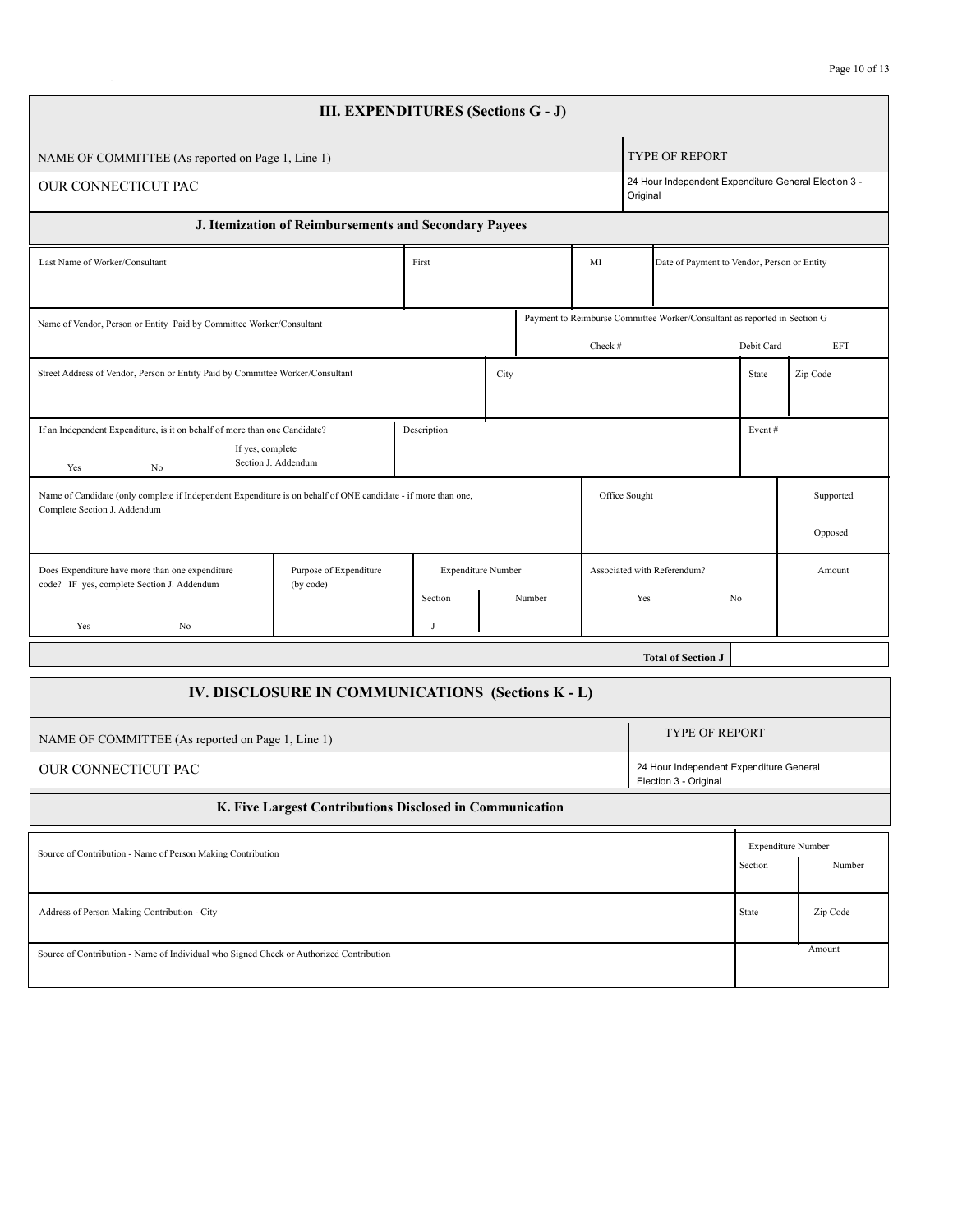# **IV. DISCLOSURE IN COMMUNICATIONS (Sections K - L)** NAME OF COMMITTEE (As reported on Page 1, Line 1) TYPE OF REPORT OUR CONNECTICUT PAC 24 Hour Independent Expenditure General Election 3 - Original

#### **L. "Nesting Dolls" Provision for Top 5 Contributions Disclosed in Communication**

| Name of Person Receiving Covered Transfer as Reported in Section K     | <b>Expenditure Number</b><br>Section | Number   |
|------------------------------------------------------------------------|--------------------------------------|----------|
| Name of Person Making Covered Transfer to Person Reported in Section K |                                      |          |
| Address of Person Making Covered Transfer - City (if known)            | State                                | Zip Code |

| <b>Section G. ADDENDUM</b>                         |                                        |                                                           |  |                       |                                                      |  |  |  |
|----------------------------------------------------|----------------------------------------|-----------------------------------------------------------|--|-----------------------|------------------------------------------------------|--|--|--|
| NAME OF COMMITTEE (As reported on Page 1, Line 1)  |                                        |                                                           |  | <b>TYPE OF REPORT</b> |                                                      |  |  |  |
| OUR CONNECTICUT PAC                                |                                        |                                                           |  | Original              | 24 Hour Independent Expenditure General Election 3 - |  |  |  |
| G. Expenses Paid By Committee - Addendum           |                                        |                                                           |  |                       |                                                      |  |  |  |
| <b>Expenditure Number as reported in Section G</b> | <b>Total Amount of the Expenditure</b> |                                                           |  |                       |                                                      |  |  |  |
| $\mathbf G$<br>323950                              | \$32,400.00                            |                                                           |  |                       |                                                      |  |  |  |
| Description<br><b>Research Services</b>            |                                        |                                                           |  |                       | Expenditure Code<br><b>CNSLT</b>                     |  |  |  |
| Name of Candidate<br><b>Edward M Lamont</b>        |                                        | $\mathsf{x}$<br>Office Sought (if applicable)<br>Governor |  | Supported<br>Opposed  | Amount Allocated<br>\$16,200.00                      |  |  |  |
| Description<br><b>Research Services</b>            |                                        |                                                           |  |                       | Expenditure Code<br><b>CNSLT</b>                     |  |  |  |
| Name of Candidate<br>Robert V Stefanowski Jr       |                                        | Office Sought (if applicable)<br>Governor                 |  | Supported<br>Opposed  | Amount Allocated<br>\$16,200.00                      |  |  |  |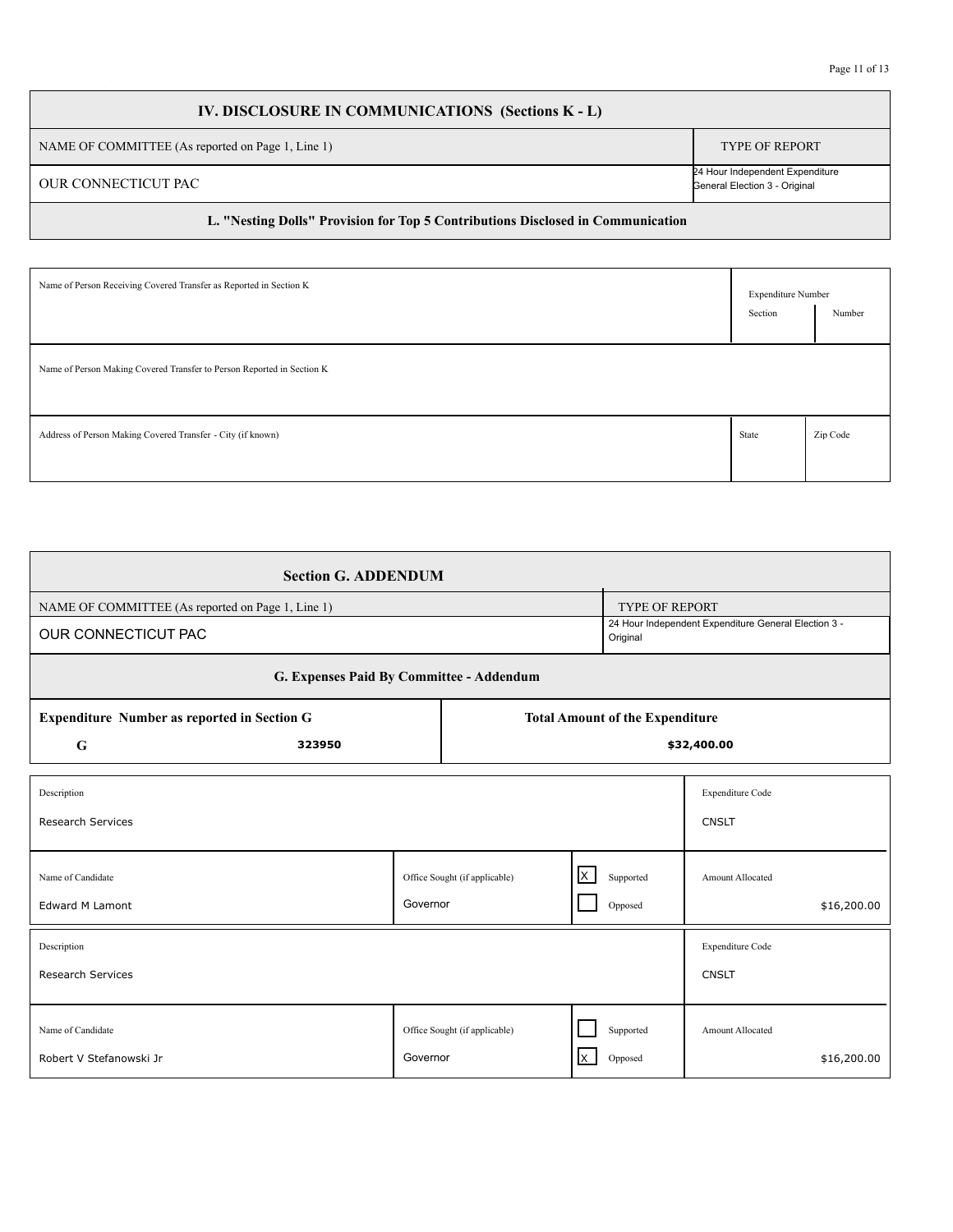| <b>Section H. ADDENDUM</b>                               |                                    |           |                         |  |  |  |  |  |
|----------------------------------------------------------|------------------------------------|-----------|-------------------------|--|--|--|--|--|
| NAME OF COMMITTEE (As reported on Page 1, Line 1)        | TYPE OF REPORT                     |           |                         |  |  |  |  |  |
|                                                          |                                    |           |                         |  |  |  |  |  |
| H. Expenses Incurred on Committee Credit Card - Addendum |                                    |           |                         |  |  |  |  |  |
| <b>Expenditure Number as reported in Section H</b>       | <b>Total Amount of Expenditure</b> |           |                         |  |  |  |  |  |
| $\mathbf H$                                              |                                    |           |                         |  |  |  |  |  |
| Description                                              | Expenditure Code                   |           |                         |  |  |  |  |  |
| Name of Candidate                                        | Office Sought (if applicable)      | Supported | <b>Amount Allocated</b> |  |  |  |  |  |

Opposed

| <b>Section I. ADDENDUM</b>                                                   |                                        |                      |  |                       |  |  |  |
|------------------------------------------------------------------------------|----------------------------------------|----------------------|--|-----------------------|--|--|--|
| NAME OF COMMITTEE (As reported on Page 1, Line 1)                            |                                        |                      |  | <b>TYPE OF REPORT</b> |  |  |  |
|                                                                              |                                        |                      |  |                       |  |  |  |
| I. Expenses Incurred by Committee but Not Paid During this Period - Addendum |                                        |                      |  |                       |  |  |  |
| <b>Expenditure Number as reported in Section I</b>                           | <b>Total Amount of the Expenditure</b> |                      |  |                       |  |  |  |
| I                                                                            |                                        |                      |  |                       |  |  |  |
| Expenditure Code<br>Description                                              |                                        |                      |  |                       |  |  |  |
|                                                                              |                                        |                      |  |                       |  |  |  |
| Name of Candidate                                                            | Office Sought (if applicable)          | Supported<br>Opposed |  | Amount Allocated      |  |  |  |